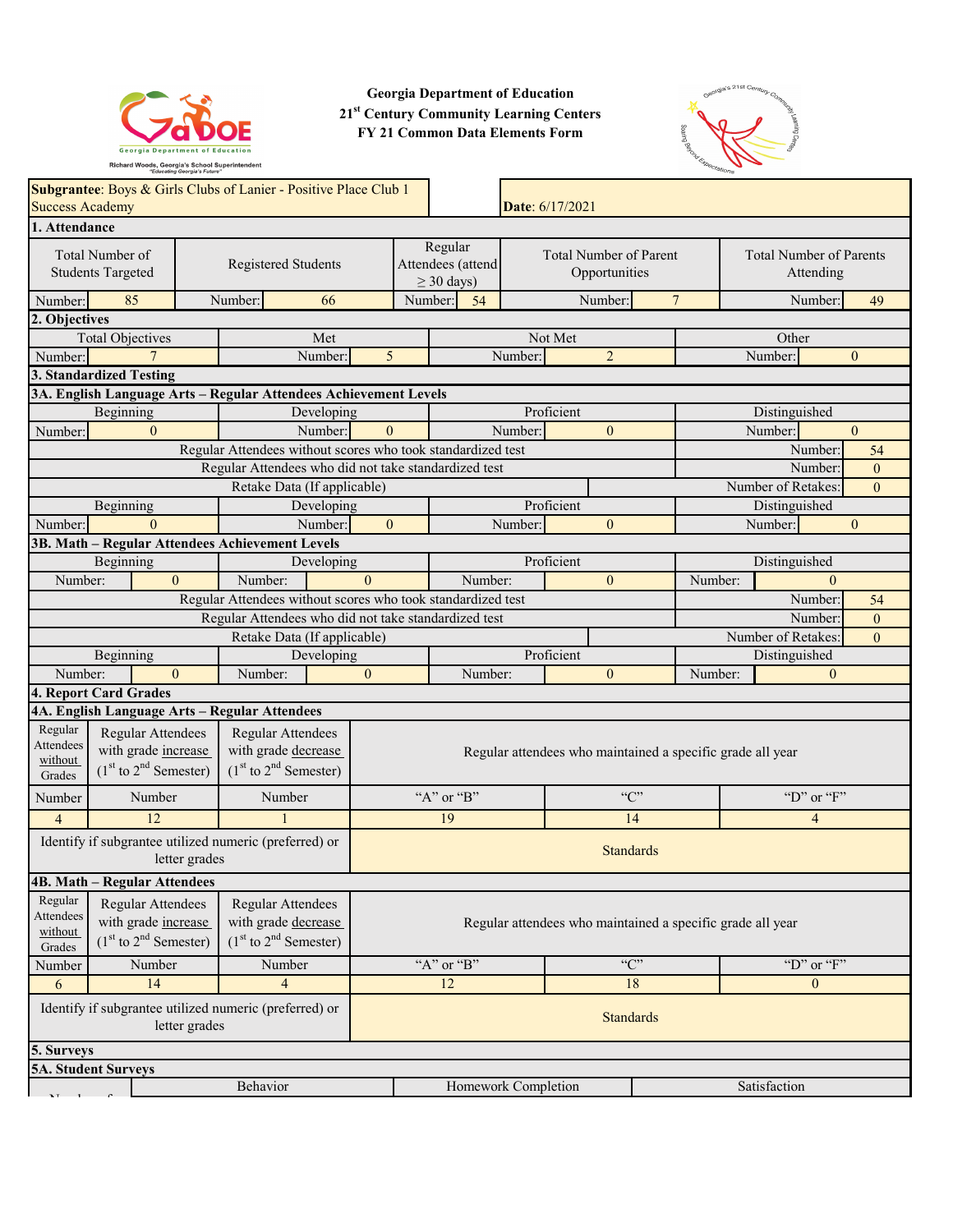| Number of<br><b>Student Surveys</b><br>Completed | Strongly/Somewhat<br>Agree                 | Neither Agree nor<br>Disagree |  | Strongly/<br>Somewhat Agree | Neither Agree nor<br>Disagree              | Strongly/Somewhat<br>Agree |              | Neither Agree nor<br>Disagree |
|--------------------------------------------------|--------------------------------------------|-------------------------------|--|-----------------------------|--------------------------------------------|----------------------------|--------------|-------------------------------|
| Number                                           |                                            | Number                        |  |                             | Number                                     |                            | Number       |                               |
| 59                                               | 41                                         | 11                            |  | 48                          | 6                                          | 50                         |              | 5                             |
| <b>5B. Parent Surveys</b>                        |                                            |                               |  |                             |                                            |                            |              |                               |
| Number of                                        |                                            | Behavior                      |  |                             | Homework Completion                        |                            | Satisfaction |                               |
| Parent Surveys<br>Completed                      | Strongly/Somewhat<br>Agree                 | Neither Agree nor<br>Disagree |  | Strongly/<br>Somewhat Agree | Neither Agree nor<br>Disagree              | Strongly/ Somewhat Agree   |              | Neither Agree nor<br>Disagree |
| Number                                           | Number                                     |                               |  |                             | Number                                     | Number                     |              |                               |
| 59                                               | 51                                         | 6                             |  | 53                          | 6                                          | 55                         |              | $\overline{4}$                |
|                                                  | 5C. Regular School Day Teacher Surveys     |                               |  |                             |                                            |                            |              |                               |
| Number of                                        |                                            | Behavior                      |  |                             |                                            | Homework Completion        |              |                               |
| Teacher Surveys<br>Completed                     | Significant/Moderate/Slight<br>Improvement |                               |  | No Need to Improve          | Significant/Moderate/Slight<br>Improvement |                            |              | No Need to Improve            |
| Number                                           |                                            | Number                        |  |                             |                                            | Number                     |              |                               |
| 44                                               | 12                                         |                               |  | 20                          | 15                                         |                            | 17           |                               |
| <b>6. Partners</b>                               |                                            |                               |  |                             |                                            |                            |              |                               |
| Number of<br>Partners                            | <b>Total Amount of Contributions</b>       |                               |  |                             |                                            |                            |              |                               |
| <sup>\$</sup><br>ΩI                              |                                            |                               |  |                             |                                            |                            |              |                               |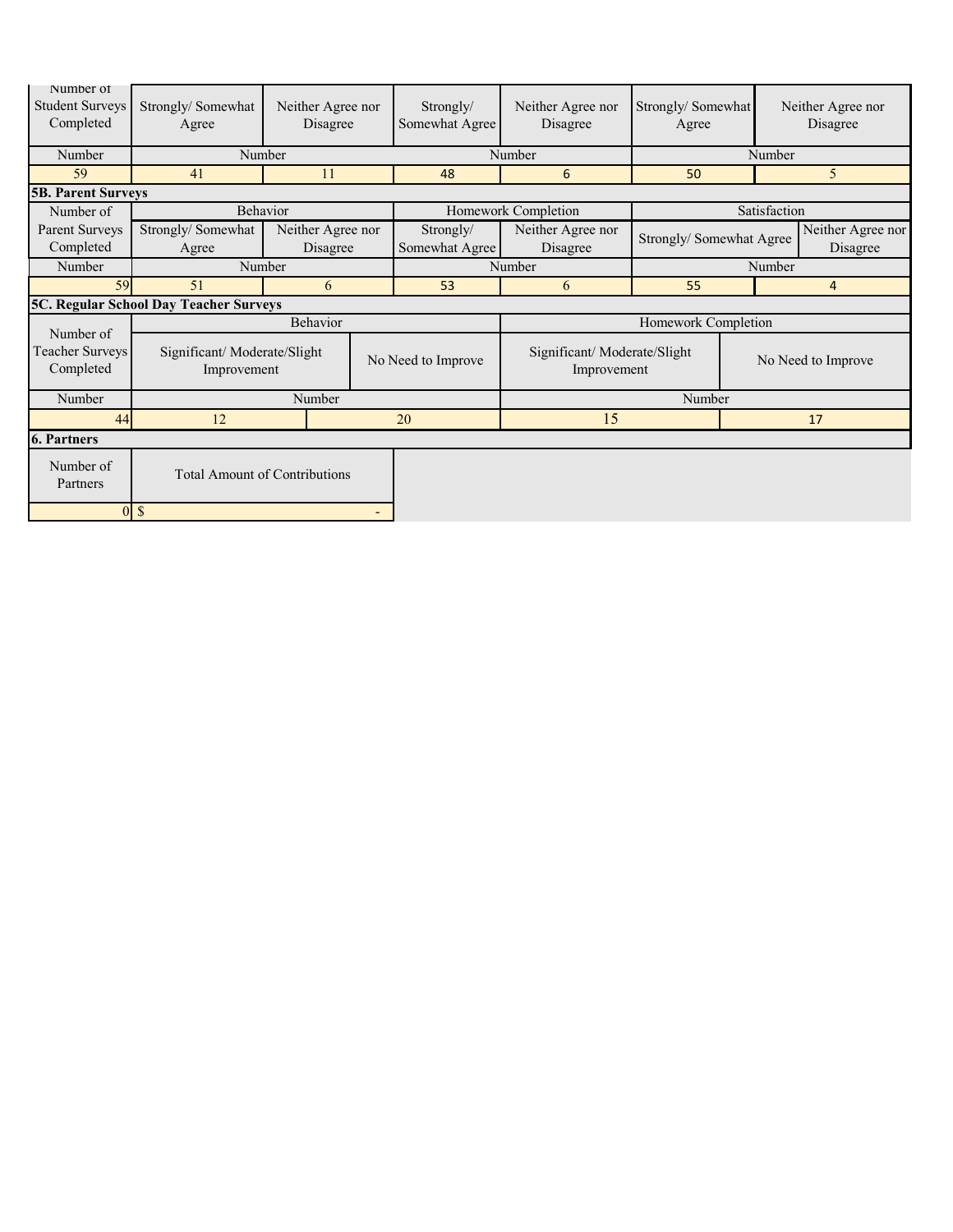# **Positive Place Club 1 Success Academy**

# **Boys and Girls Clubs of Lanier 21st Century Community Learning Center Evaluation**

**2020-2021 (Year 1)**

# **SheTeriha Lewis-Hartley, Program Director**

Michael Bush, Evaluator

**Pioneer Regional Educational Service Agency (RESA)**

**Date Submitted: June 21, 2021**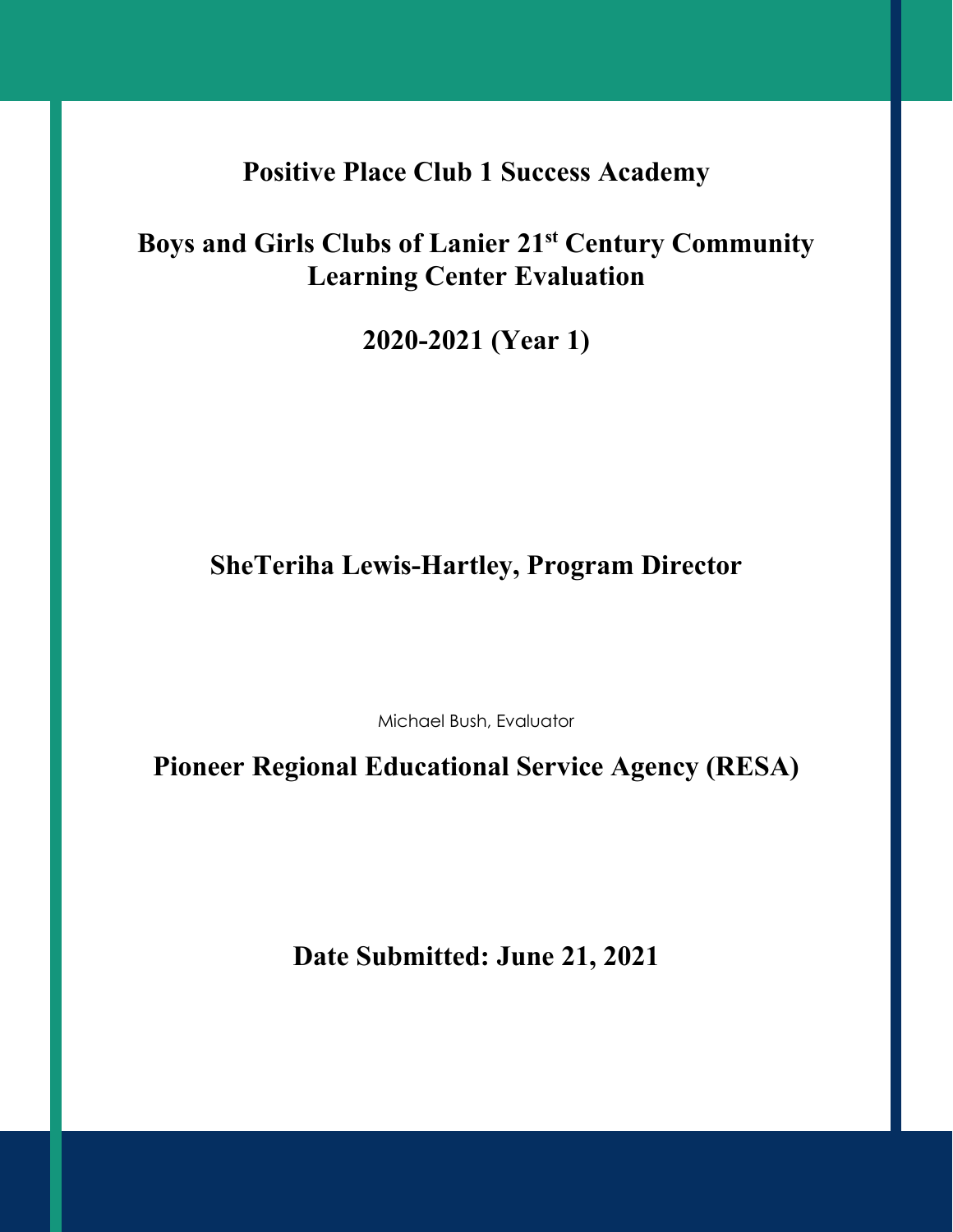| Table of Contents                                                         |  |
|---------------------------------------------------------------------------|--|
|                                                                           |  |
|                                                                           |  |
|                                                                           |  |
|                                                                           |  |
|                                                                           |  |
|                                                                           |  |
| Table D. Positive Place Club 1 Success Academy - Professional Learning  4 |  |
|                                                                           |  |
|                                                                           |  |
|                                                                           |  |
|                                                                           |  |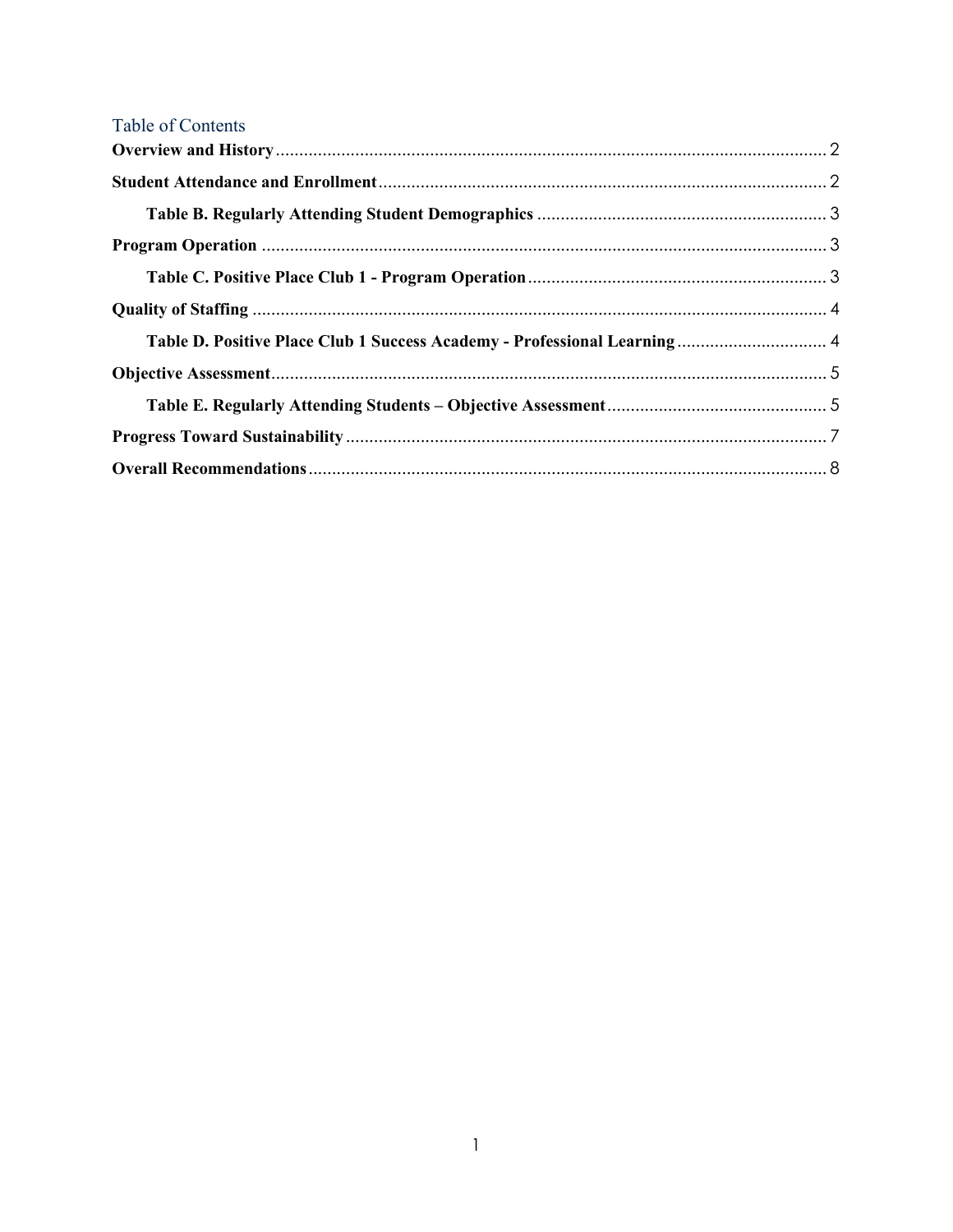### <span id="page-4-0"></span>**Overview and History**

 The Positive Place Club 1 Success Academy of the Boys & Girls Clubs of Lanier (BGCL) operates in Gainesville, Georgia at the New Holland Knowledge Academy. The Boys & Girls Clubs of Lanier is a Subgrantee of the Nita M. Lowey 21<sup>st</sup> Century Community Learning Centers grant, and is a member of the FY21 cohort. The program serves K-5 students of the Gainesville City Schools System through both a summer and after-school program of extended academic instruction and original activities designed to enhance and enrich participation and learning. Program goals and objectives focus on student achievement improvement in the areas of English language arts and mathematics, STEAM activities, various enrichments, and family engagement. Throughout the course of the program year, academic and enrichment instruction were delivered, by certified and/or trained personnel, which complemented the traditional school activities and allowed for both academic and personal growth. Reading and mathematics instruction occurs through creative implementation of instruction by Georgia certified teachers supplemented with the instructional support of various other qualified school personnel. The parent program was composed of a variety of opportunities including mental health awareness issues, literacy-based curriculum nights, and a variety of milestone celebrations.

The program targets a population that includes a large minority base. Many of the members also come from households that are considered to be economically disadvantaged. The program is a partnership between Gainesville City Schools and two elementary schools, including New Holland Knowledge Academy and Enota Multiple Intelligences Academy. The program is supported by Georgia certified teachers, BGCL Youth Development Professionals (YDPs), and community volunteers.

#### <span id="page-4-1"></span>**Student Attendance and Enrollment**

The Positive Place Club 1 Success Academy of the Boys and Girls Clubs of Lanier 21<sup>st</sup> Century Community Learning Center Program registered 66 students during the 2020-2021 program year. Of those 66 students, 54 were considered regular attendees as a result of attending 30 or more days. The average daily attendance on site was 38 students per day. The average daily attendance of all students enrolled was 58%. The average daily attendance of regular attendees was 70%. Student attendance and enrollment data are summarized in Table A.

2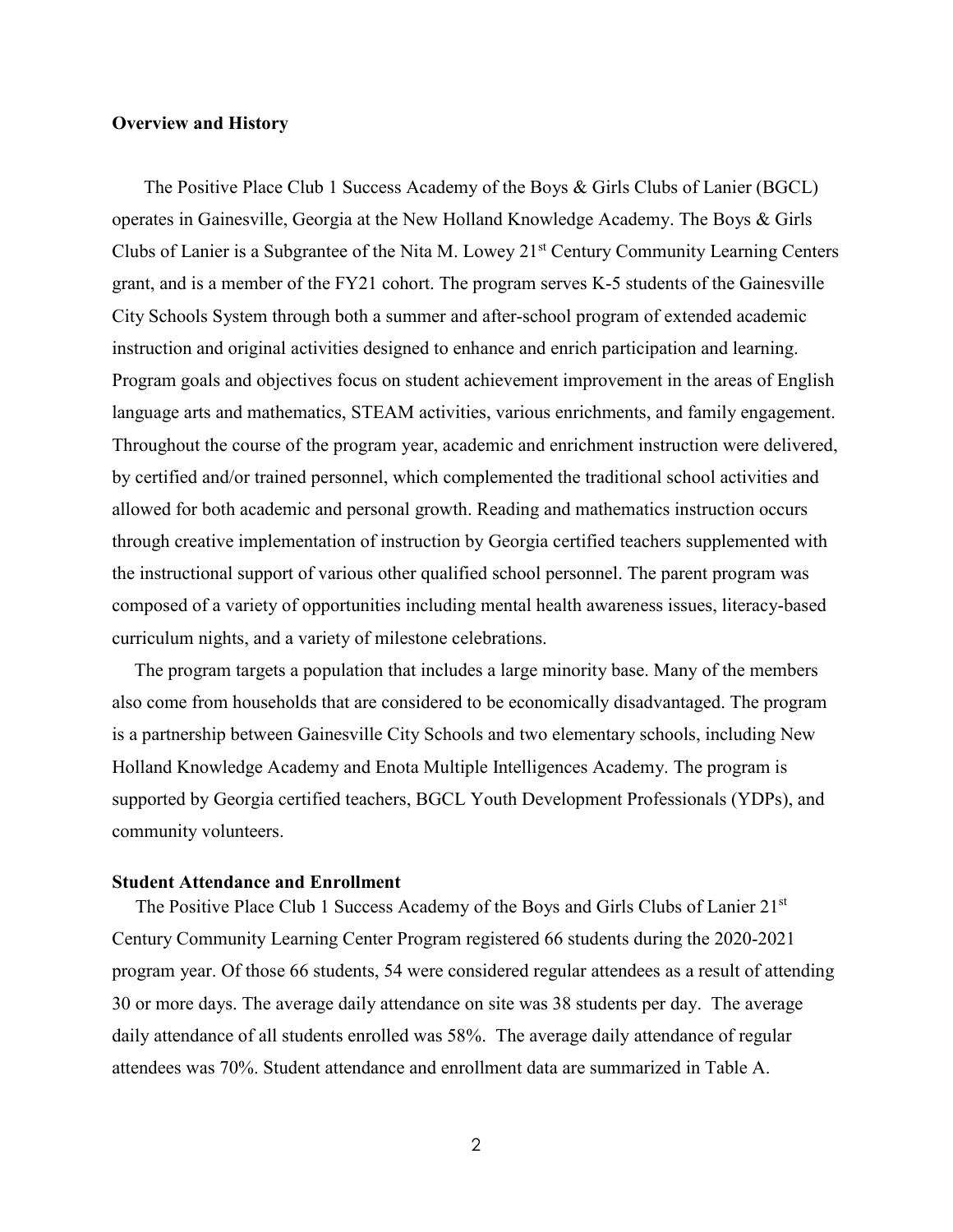## **Table A. Student Attendance and Enrollment**

| <b>Participant Attendance and Enrollment*</b> |                                        |                                              |                                                             |                                                      |  |  |
|-----------------------------------------------|----------------------------------------|----------------------------------------------|-------------------------------------------------------------|------------------------------------------------------|--|--|
| # of Students<br><b>Enrolled</b>              | $\#$ of<br>Regular<br><b>Attendees</b> | Average<br><b>Daily</b><br><b>Attendance</b> | <b>Daily Attendance</b><br>% of Students<br><b>Enrolled</b> | Daily Attendance %<br>of Regular<br><b>Attendees</b> |  |  |
| 66                                            | 54                                     | 38                                           | 58                                                          | 70                                                   |  |  |

*\*Data collected from Cayen (Attendance-Totals/Attendance Summary/Youth Only/All Students)*

 Table B describes the demographics of the regularly attending students. These students were composed of 34 males, 32 females, 37 Black students, 14 Hispanic students, 3 English language learners, and 1 student with a noted disability.

<span id="page-5-0"></span>

|  |  | <b>Table B. Regularly Attending Student Demographics</b> |
|--|--|----------------------------------------------------------|
|  |  |                                                          |

| <b>Participant Demographics</b> |        |                       |    |            |  |  |  |
|---------------------------------|--------|-----------------------|----|------------|--|--|--|
|                                 | Gender | <b>Ethnicity</b>      | EL | <b>SWD</b> |  |  |  |
| <b>Male</b>                     | Female | <b>Black/Hispanic</b> |    |            |  |  |  |
|                                 |        | 27/14                 |    |            |  |  |  |

## <span id="page-5-1"></span>**Program Operation**

 The Positive Place Club 1 Success Academy began the after-school program year on August 17, 2020 and operated through May 19, 2021. The typical after-school program day began at 2:30 p.m. and ended at 5:30 p.m. Mondays through Fridays each week. The program was composed of an after school nutritional snack time, homework assistance, mathematics and reading extended learning, and various enrichment activities. The Positive Place Club 1 Success Academy included the parent/guardian component that provided for parent literacy/education activities and family involvement/enrichment activities throughout the year (49 participants). Table C describes the service time for the 2020-2021 program.

## <span id="page-5-2"></span>**Table C. Positive Place Club 1 - Program Operation**

| <b>Student Participant Program Operation</b> |                |                             |                         |                   |                              |  |  |
|----------------------------------------------|----------------|-----------------------------|-------------------------|-------------------|------------------------------|--|--|
| Days Per<br>Week                             | Total<br>Weeks | <b>Total</b><br><b>Davs</b> | <b>Hours</b> Per<br>Day | Hours per<br>Week | <b>Total</b><br><b>Hours</b> |  |  |
|                                              |                | .68                         |                         |                   | 504                          |  |  |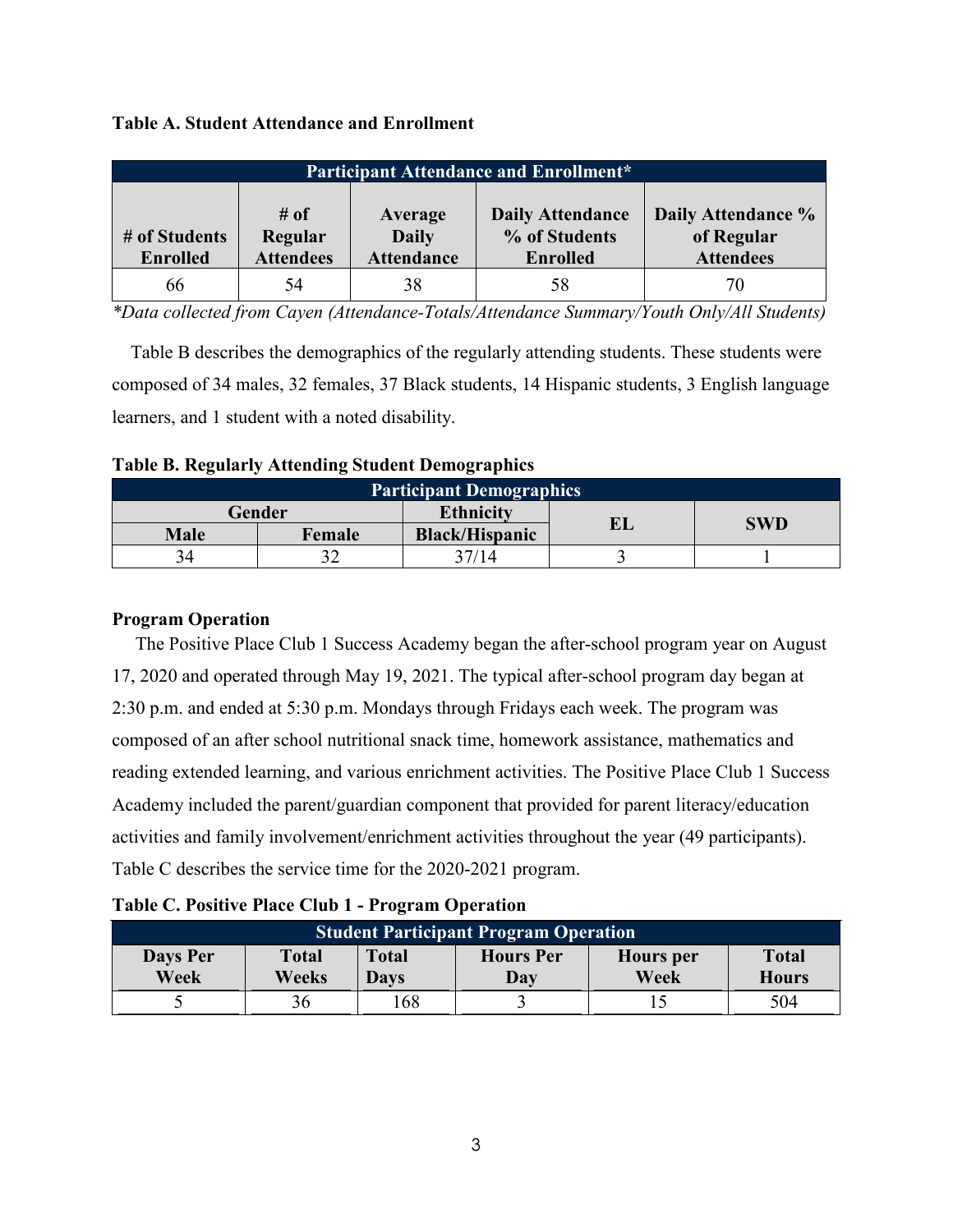### <span id="page-6-0"></span>**Quality of Staffing**

 The Positive Place Club 1 Success Academy employed 15 staff members that included 7 school-day teachers, 3 center administrators, and 5 youth development professionals. Of the staff members, many content instructional personnel were certified by the Georgia Professional Standards Commission. The student to staff (school-day teachers plus youth development professionals) ratio among regularly attending students was typically 8:1 for academic programs and 11:1 for enrichment activities, satisfying the guideline requirements.

The Positive Place Club 1 Success Academy of BGCL leadership team included SheTeriha Lewis-Hartley, Program Director, Will Eckerle, Site Director, Sunem Estevez, Data Specialist, and Amy Buffington, Lead Teacher. Amy Buffington is a Gainesville City Schools Academic Coach, who is certified through the Professional Standards Commission (PSC). Leadership supported staff performance through the identification of instructional needs, defining targeted interventions, and implementing appropriate professional learning opportunities. Many professional learning opportunities were offered throughout the school year. The Positive Place Club 1 Success Academy at BGCL staff participated in regular weekly meetings to discuss issues, concerns, plans, procedures, policies, and professional development needs as they arose. Additionally, contracted tutors/enrichment providers met monthly for the same purpose. Table D describes professional learning provided for all staff.

| <b>Training Name</b>              | <b>Positions required</b>             | <b>Training Hours</b> |
|-----------------------------------|---------------------------------------|-----------------------|
| New Hire Onboarding               | <b>All New Hires</b>                  | 4                     |
| <b>CPR/First Aid</b>              | <b>All Positions</b>                  | 4                     |
| <b>Mandated Reporting</b>         | <b>All Positions</b>                  | $\overline{2}$        |
| <b>Positive Behavior Guidance</b> | <b>All Positions</b>                  | $\overline{2}$        |
| <b>Classroom Management</b>       | <b>All Positions</b>                  | 3                     |
| <b>Working With Students</b>      | <b>All Positions</b>                  | $\overline{2}$        |
| With Special Needs                |                                       |                       |
| Afterschool/Summer                | <b>All Positions</b>                  | 3                     |
| Orientations: Goals and           |                                       |                       |
| Objectives                        |                                       |                       |
| <b>BGCA Curriculum -</b>          | Youth Development Professionals, Site | 16                    |
| Programs Training                 | Coordinators, Parent Coordinators     |                       |
| <b>Outcome Measurement:</b>       | Data Specialists                      | $\overline{4}$        |
| Data Reporting                    |                                       |                       |
| $COVID - 19$ Operations,          | <b>All Positions</b>                  | 8                     |
| Safety Training, Crisis           |                                       |                       |
| Management                        |                                       |                       |

<span id="page-6-1"></span>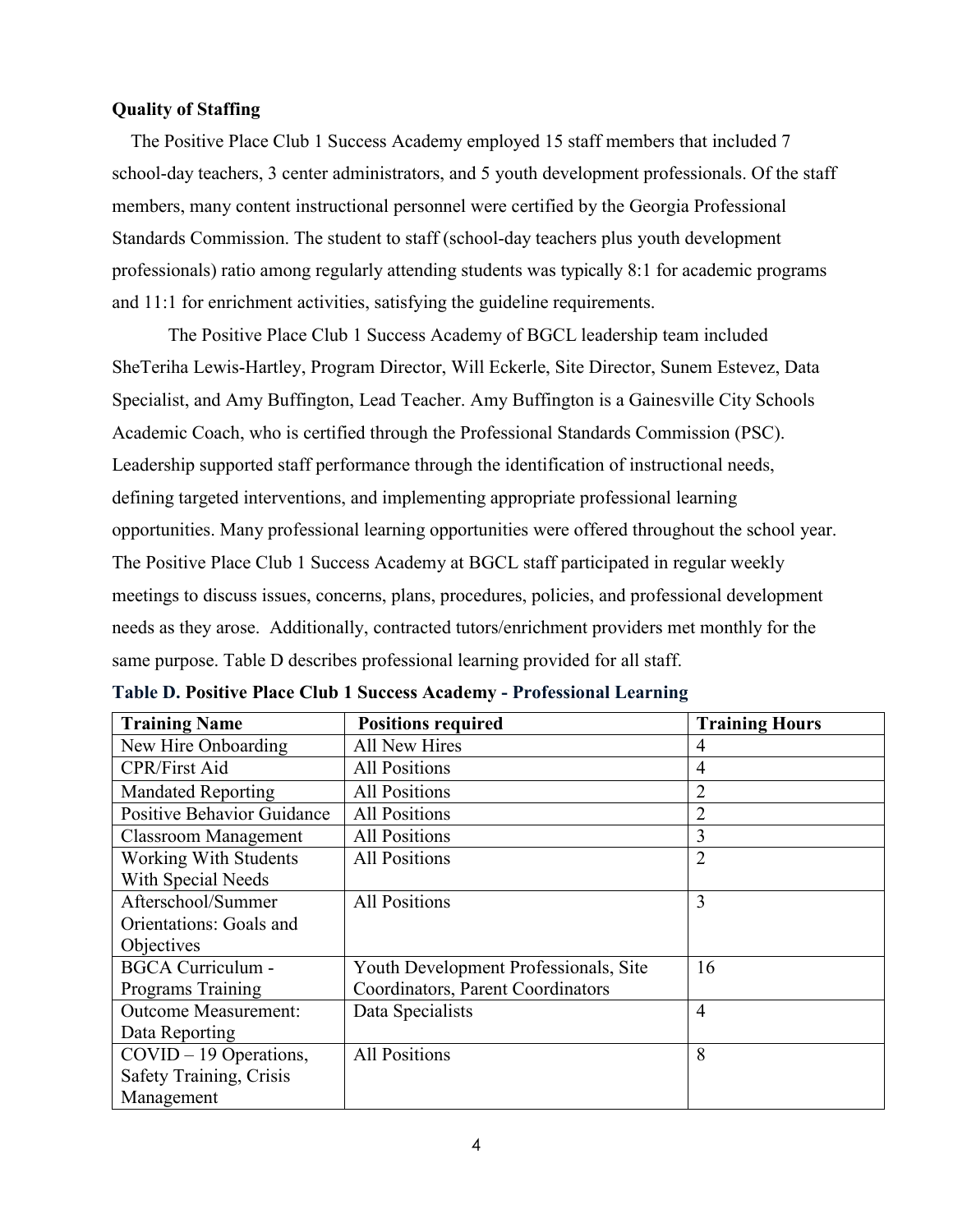## <span id="page-7-0"></span>**Objective Assessment**

Objective assessment occurred through a variety of analyses as defined by the 21<sup>st</sup> Century grant application and amendments for the duration of the 5-year program. A summary Table E, provides a quick review of annual progress on the defined objectives of the program with a descriptive analysis following.

# **Objective Assessment Summary Table**

## <span id="page-7-1"></span>**Table E. Regularly Attending Students – Objective Assessment**

| <b>Objective Assessment</b>                                                                                                                                                            |                |
|----------------------------------------------------------------------------------------------------------------------------------------------------------------------------------------|----------------|
| <b>Objective</b>                                                                                                                                                                       | <b>Status</b>  |
| Objective 1.1: 60% of students participating in the program will<br>improve their reading performance, as indicated by appropriate                                                     | <b>Met</b>     |
| universal screeners.                                                                                                                                                                   |                |
| Objective 1.2: 60% of students participating in the program will<br>improve their mathematics performance, as indicated by<br>appropriate universal screeners.                         | Met            |
| Objective 1.3: 65% of participants will demonstrate improvement in<br>homework completion, as indicated by teacher surveys.                                                            | <b>Met</b>     |
| Objective 2.1: 65% of students participating in the program will<br>demonstrate improvement in classroom behavior, as indicated by<br>teacher surveys.                                 | <b>Not Met</b> |
| Objective 2.2: 65% of students participating in the program will<br>demonstrate improvement in class attendance and participation, as<br>indicated by teacher surveys.                 | Met            |
| Objective 3.1: 50% of the parents/guardians will participate in two or<br>more family literacy and education activities.                                                               | <b>Not Met</b> |
| Objective 3.2: 50% of the parents/guardians will demonstrate<br>increased involvement and communication with the child's teacher<br>and/or school staff by the end of the school year. | Met            |

# Objective 1.1: **Met**

60% of students participating in the program will improve their reading performance, as indicated by appropriate universal screeners.

# **81% of students improved their reading performance.**

## Objective 1.2: **Met**

60% of students participating in the program will improve their mathematics performance, as indicated by appropriate universal screeners.

## **98% of students improved their math performance.**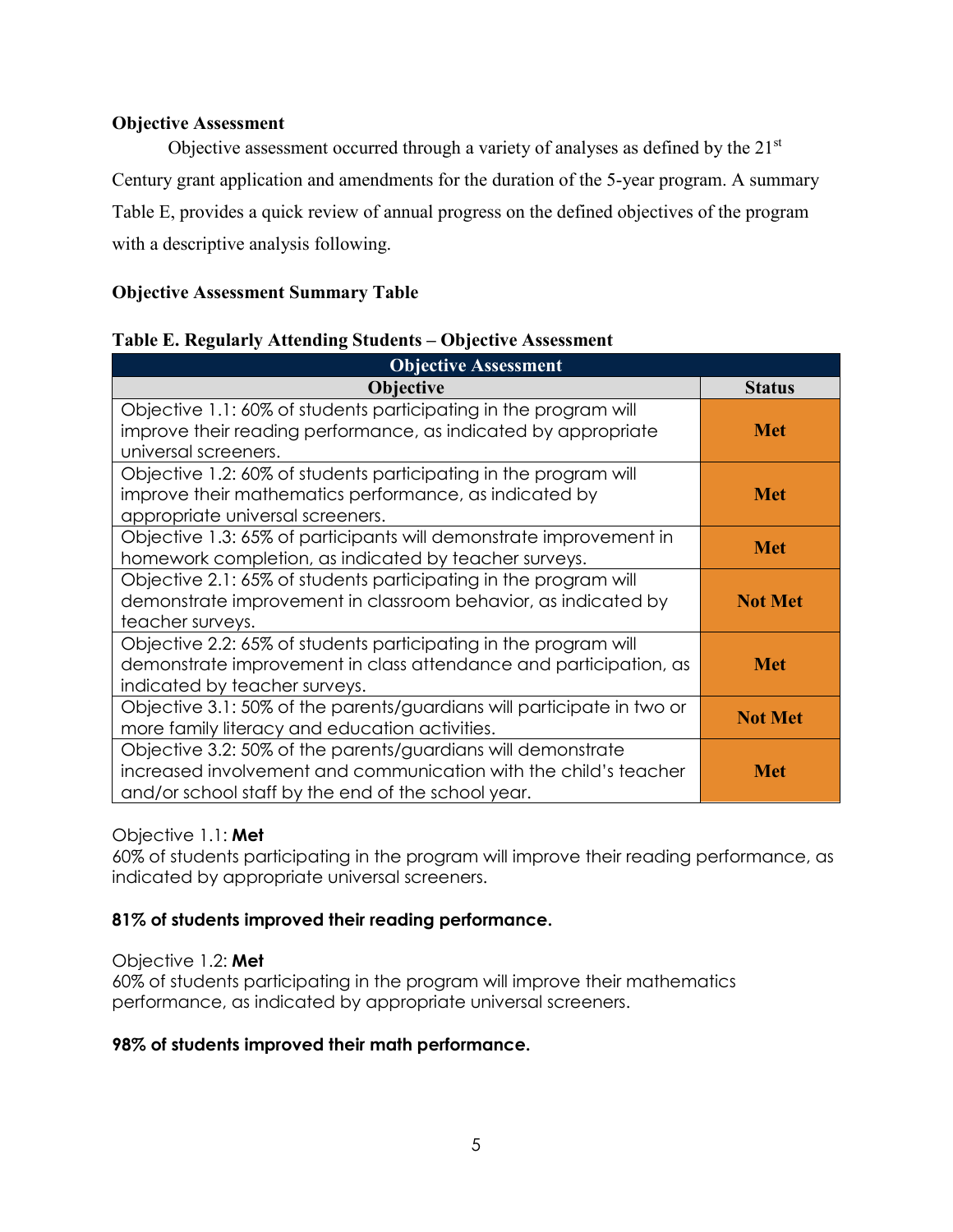Objective 1.3: **Met**

65% of participants will demonstrate improvement in homework completion, as indicated by teacher surveys.

## **73% of students improved homework completion.**

### Objective 2.1: **Not Met** 65% of students participating in the program will demonstrate improvement in classroom behavior, as indicated by teacher surveys.

# **64% of students improved classroom behavior.**

Objective 2.2: **Met**

65% of students participating in the program will demonstrate improvement in class attendance and participation, as indicated by teacher surveys.

# **80% of students improved class attendance and participation.**

# Objective 3.1: **Not Met**

50% of the parents/guardians will participate in two or more family literacy and education activities.

**16%** of parents participated in family literacy and education activities.

# Objective 3.2: **Met**

50% of the parents/guardians will demonstrate increased involvement and communication with the child's teacher and/or school staff by the end of the school year.

# **67% of parents demonstrated increased involvement.**

# **Other Observations**

The Positive Place Club 1 Success Academy at BGCL 21<sup>st</sup> Century includes a schedule of tutoring and enrichment activities that support student enthusiasm and participation. The program offered opportunities for participants to receive additional instruction in the areas of reading and mathematics, experience various arts activities, and develop friendships and relationships in a welcoming and nurturing environment. Parents were offered several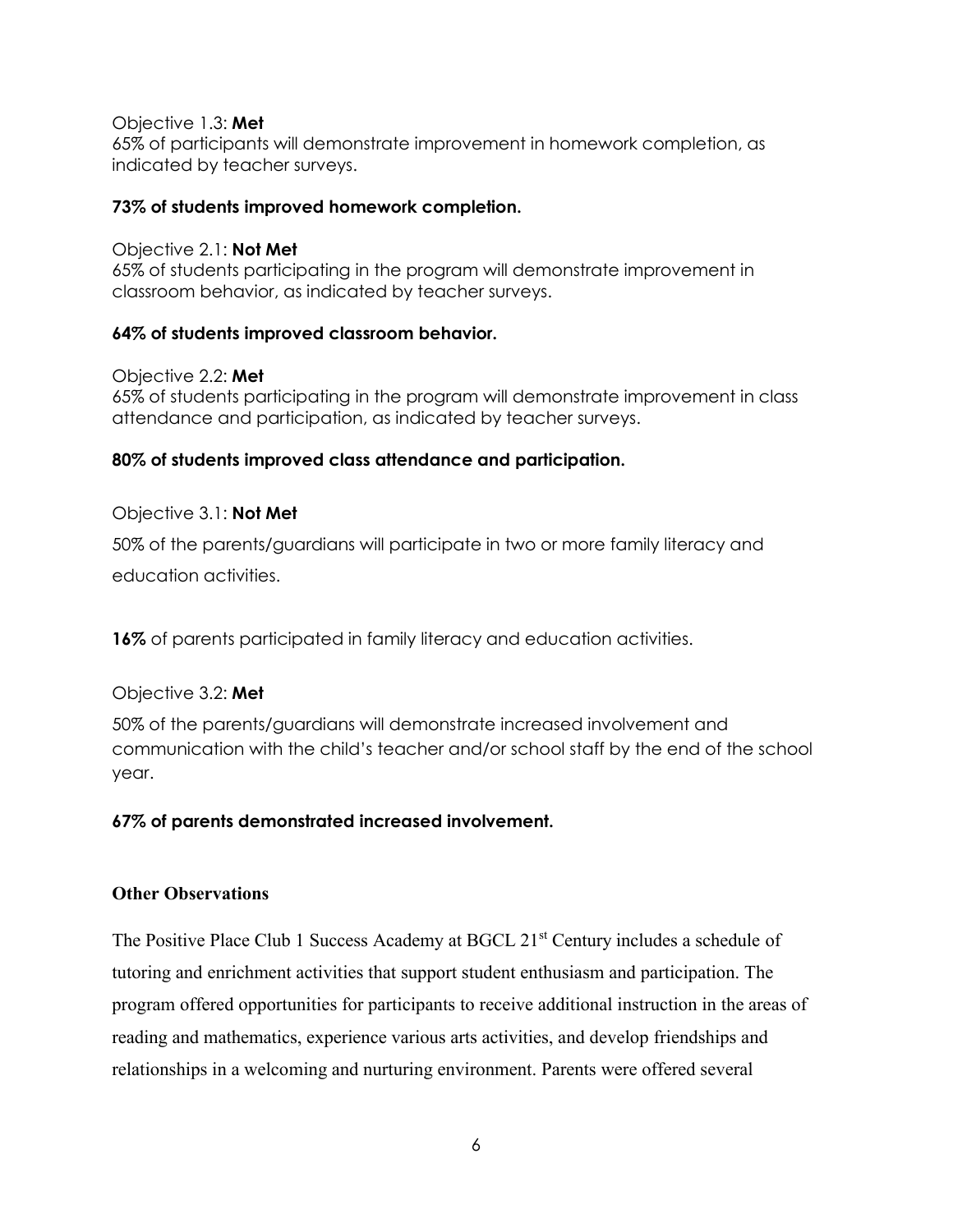opportunities to participate in activities, which were designed to support their child is learning at home, parenting, technology use, etc.

Student Responses (59):

- 85% "Strongly Agree" or "Somewhat Agree" they like the program.
- 91% "Strongly Agree" or "Somewhat Agree" they have made new friends through the 21st Century Program.
- 68% "Strongly Agree" or "Somewhat Agree" they feel better about themselves as a result of their participation in the 21<sup>st</sup> Century Program.

The BGCL Youth Development Professionals (YDPs) are all dedicated, professional young people. They work diligently to assist participating children as they complete homework, listen to stories, dance, complete art projects, work on math and/or reading skills in classroom instructional settings, and experience technology. The YDP staff is composed of young women and men, trained college students and community members, who make each members experience safer and more fulfilling. The instructional staff works to remediate as well as enrich the reading and mathematics competency of the participants after teaching during the regular school day. The administrative staff works successfully with YDPs, certified staff, volunteers, and parents to monitor and maintain the program. They work with the community and volunteers to enrich the program and creatively implement strategies designed to boost the experience of the participating students and their families.

#### <span id="page-9-0"></span>**Progress Toward Sustainability**

The BGCL 21<sup>st</sup> CCLC program did not establish partnerships with various entities during year two of this grant cycle. This is mainly due to various COVID-19 restrictions of the school campus where the program is hosted. The Positive Place Club 1 Success Academy will look to re-establish partnerships in the upcoming program year. When funding is no longer available, the Boys and Girls Clubs of Lanier will continue to collaborate with local organizations, as well as, pursue new grants and local funding to maintain the program. The advisory team will seek support from community faith-based organizations to provide volunteers and monetary support. Project design builds the capacity of the Boys and Girls Clubs of Lanier to continue the project at

7